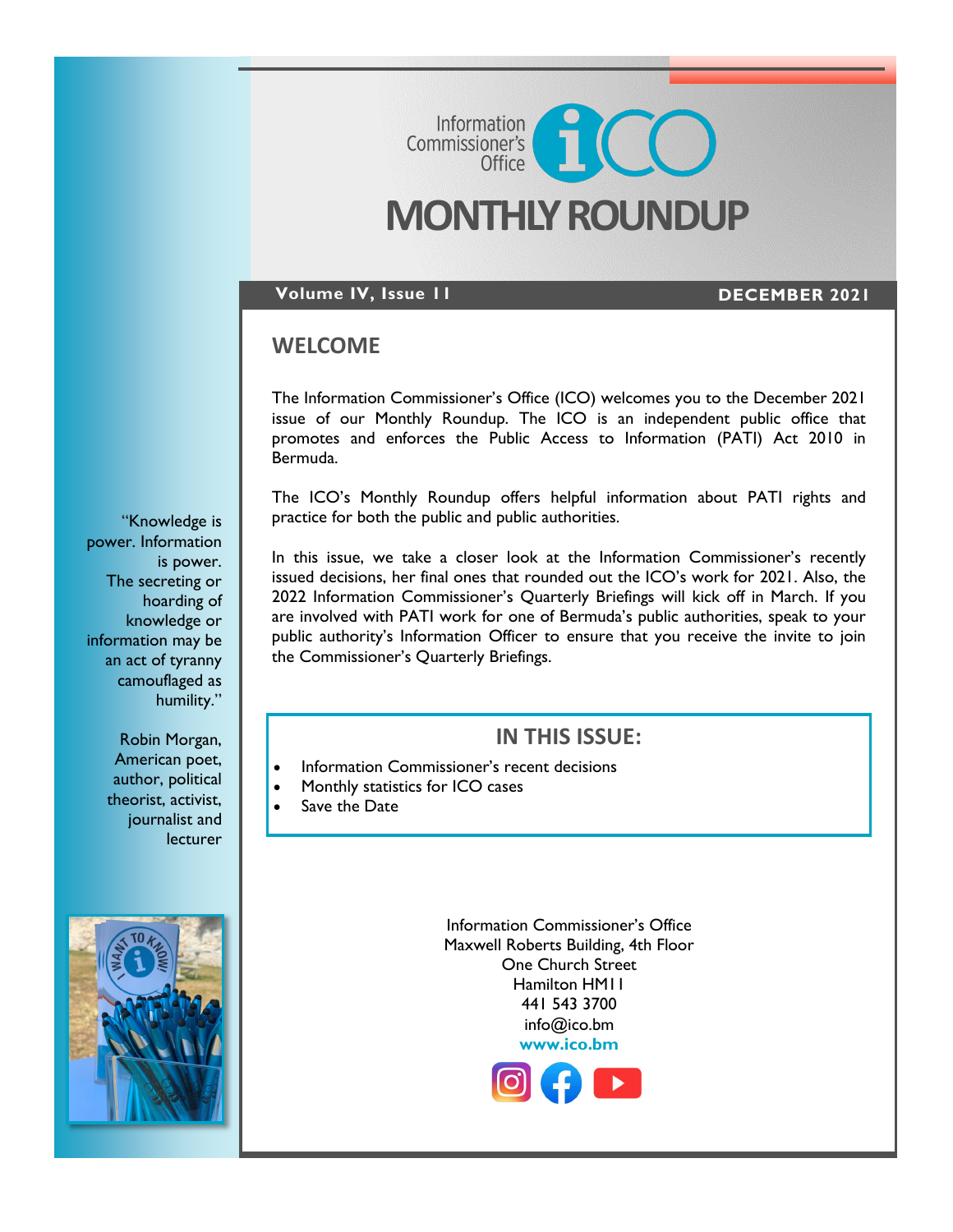### **DECISIONS ISSUED**

During December, the Information Commissioner received 4 new applications and issued 7 decisions. Highlights are below.

**Are all records on Members of Parliament exempt under the parliamentary privilege exemption? Read [Decision 20/2021](https://8692bafe-a59b-4adf-8b95-61e6b6541d57.filesusr.com/ugd/5803dc_a9dc0ecc95034832bdebd94845e658cb.pdf) to learn more about parliamentary privilege and the PATI Act.**

In **[Decision 20/2021](https://8692bafe-a59b-4adf-8b95-61e6b6541d57.filesusr.com/ugd/5803dc_a9dc0ecc95034832bdebd94845e658cb.pdf)**, the Information Commissioner considered a refusal by the Office of the Clerk of the Legislature (Office of the Clerk) of a PATI request for any record about complaints made against a certain Member of Parliament. The Information Commissioner found that the PATI Act does not apply to some of the records responsive to this PATI request, as they were created or obtained by a public authority listed in section  $4(1)(b)$  in the course of carrying out



their functions. The Information Commissioner upheld the Office of the Clerk's denial of public access to the remaining responsive records, because they are exempt either as personal information or due to parliamentary privilege.

**[Decision 20/2021](https://8692bafe-a59b-4adf-8b95-61e6b6541d57.filesusr.com/ugd/5803dc_a9dc0ecc95034832bdebd94845e658cb.pdf)** is the Information Commissioner's second decision considering a public authority's reliance on the parliamentary privilege exemption in section 36(b) of the PATI Act. The Information Commissioner re-emphasises that the exemption is in place to protect a wellestablished constitutional principle of parliamentary privilege, under which each House of the Parliament has the right to manage its own affairs and to exercise sole jurisdiction over its proceedings. Parliamentary privilege includes Parliament's right to control publication of its own proceedings.

From a public access to information perspective, **[Decision 20/2021](https://8692bafe-a59b-4adf-8b95-61e6b6541d57.filesusr.com/ugd/5803dc_a9dc0ecc95034832bdebd94845e658cb.pdf)** shows that, under the PATI Act, not all records relating to Parliament or Members of Parliament will be exempt automatically due to parliamentary privilege. For this exemption to apply, the records must relate to proceedings of Parliament. The Information Commissioner found in **[Decision](https://8692bafe-a59b-4adf-8b95-61e6b6541d57.filesusr.com/ugd/5803dc_a9dc0ecc95034832bdebd94845e658cb.pdf)  [20/2021](https://8692bafe-a59b-4adf-8b95-61e6b6541d57.filesusr.com/ugd/5803dc_a9dc0ecc95034832bdebd94845e658cb.pdf)** that the Office of the Clerk was not justified in withholding three responsive records under the exemption, because they do not relate to Parliament's proceedings. Nevertheless, the Information Commissioner did not require the Office of the Clerk to disclose any more records, because she was satisfied that they consist of personal information and that their disclosure is not in the public interest.

### **Can a public authority transfer a PATI request to another public authority at any time during the PATI process? Read [Decision 17/2021](https://8692bafe-a59b-4adf-8b95-61e6b6541d57.filesusr.com/ugd/5803dc_ff6627fc71a84f6dbb7132283b423309.pdf) to find out.**

If after completing the relevant checks, a public authority confirms that it does not hold records responsive to a PATI request but believes another authority might have them, the request should be transferred to that other authority. The statutory deadline to complete the

**\*Continued on next page\***



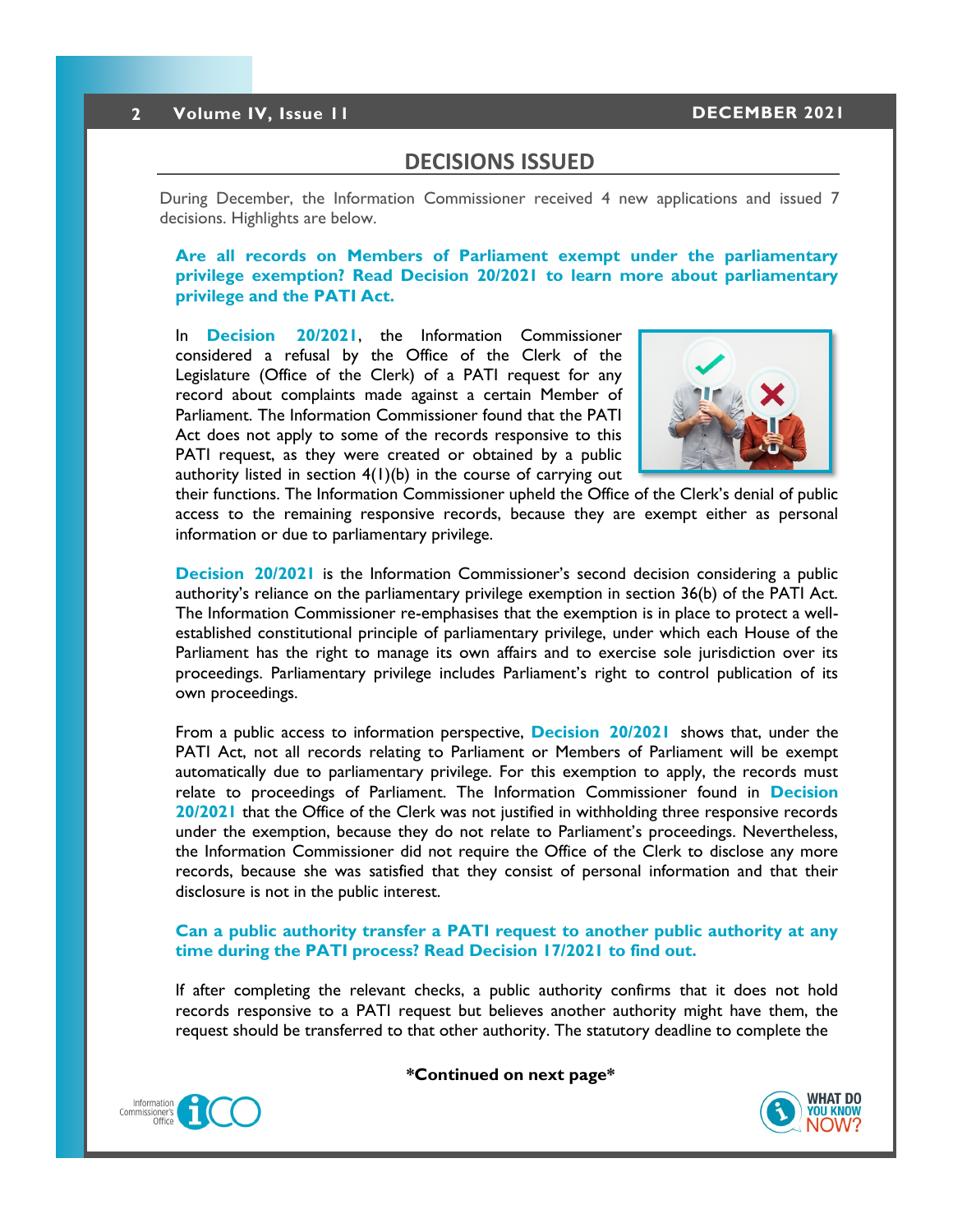# **DECISIONS ISSUED...cont.**

transfer is five working days from receiving the PATI request. Then, the six-week initial decision timeframe begins afresh when the new public authority receives the transfer.

The Information Commissioner looked into a case of a transferred PATI request in **[Decision 17/2021](https://8692bafe-a59b-4adf-8b95-61e6b6541d57.filesusr.com/ugd/5803dc_ff6627fc71a84f6dbb7132283b423309.pdf)**. The PATI request asked the Ministry of Education Headquarters (Ministry) for records of a certain legal settlement, to which the Ministry responded that, while it did not hold any responsive record, another public authority held the records the requester wanted.

But, what should happen if the public authority does not realise until much later that the PATI request was not, but should have been, transferred at the right time? This was the situation seen in **[Decision 17/2021](https://8692bafe-a59b-4adf-8b95-61e6b6541d57.filesusr.com/ugd/5803dc_ff6627fc71a84f6dbb7132283b423309.pdf)**. The Information Commissioner explained how the PATI Act assumes that all transfers will occur at the initial decision stage. No provision allows a public authority to reset the statutory timeframe on completing a transfer once the requester has asked for an internal review. Although a public authority may discover that it needs to transfer a request during an internal review, a transfer at this time will always be outside the statutory timeframe in the PATI Act.

To address this issue, the Information Commissioner has suggested that public authorities complete certain checks when first receiving an internal review request, similar to what is already expected at the initial decision stage. Doing so would position the public authority to fulfil its duty within an otherwise reasonable timeframe, where any disadvantage to the requester, who maintains a right to timely access to non-exempt records, might be lessened.

Check out **[Decision 17/2021](https://8692bafe-a59b-4adf-8b95-61e6b6541d57.filesusr.com/ugd/5803dc_ff6627fc71a84f6dbb7132283b423309.pdf)** at paragraph 50 for the Information Commissioner's guidance. Also, to learn what must be considered before a public authority may decide to transfer a request, read paragraphs 13-24.

### **"I tried but couldn't meet a deadline set by the PATI Act. Does it really matter?" Read [Decisions 16/2021](https://8692bafe-a59b-4adf-8b95-61e6b6541d57.filesusr.com/ugd/5803dc_75e382048aca443da564c43c43a41257.pdf) and [18/2021 to 22/2021](https://www.ico.bm/decisions) to learn more.**

In December, the Information Commissioner issued five decisions on failure-to-decide applications. During 2021, the majority of decisions issued by the Information Commissioner were for this type of application. These are cases where the applicant had asked the public authority for an internal review but, by the six-week statutory deadline, still awaited the head of authority's decision. The internal review is meant to be the public authority's 'fresh look' at ensuring its response to the PATI request is complete and accurate.

The Information Commissioner used **[Decisions 18/2021](https://8692bafe-a59b-4adf-8b95-61e6b6541d57.filesusr.com/ugd/5803dc_818e511dba784fbaa661c8da6aff3dd7.pdf)** and **21/2021**[, Cabinet Office](https://8692bafe-a59b-4adf-8b95-61e6b6541d57.filesusr.com/ugd/5803dc_4cb3223fe90f444899a718a6639a0012.pdf) to remind us of why the PATI Act's statutory timeframes matter. Even when circumstances make it challenging for public authorities to do so, meeting deadlines set by the PATI Act is the safest way to preserve a requester's rights to a review and to their timely access to non-exempt records.



**\*Continued on next page\***